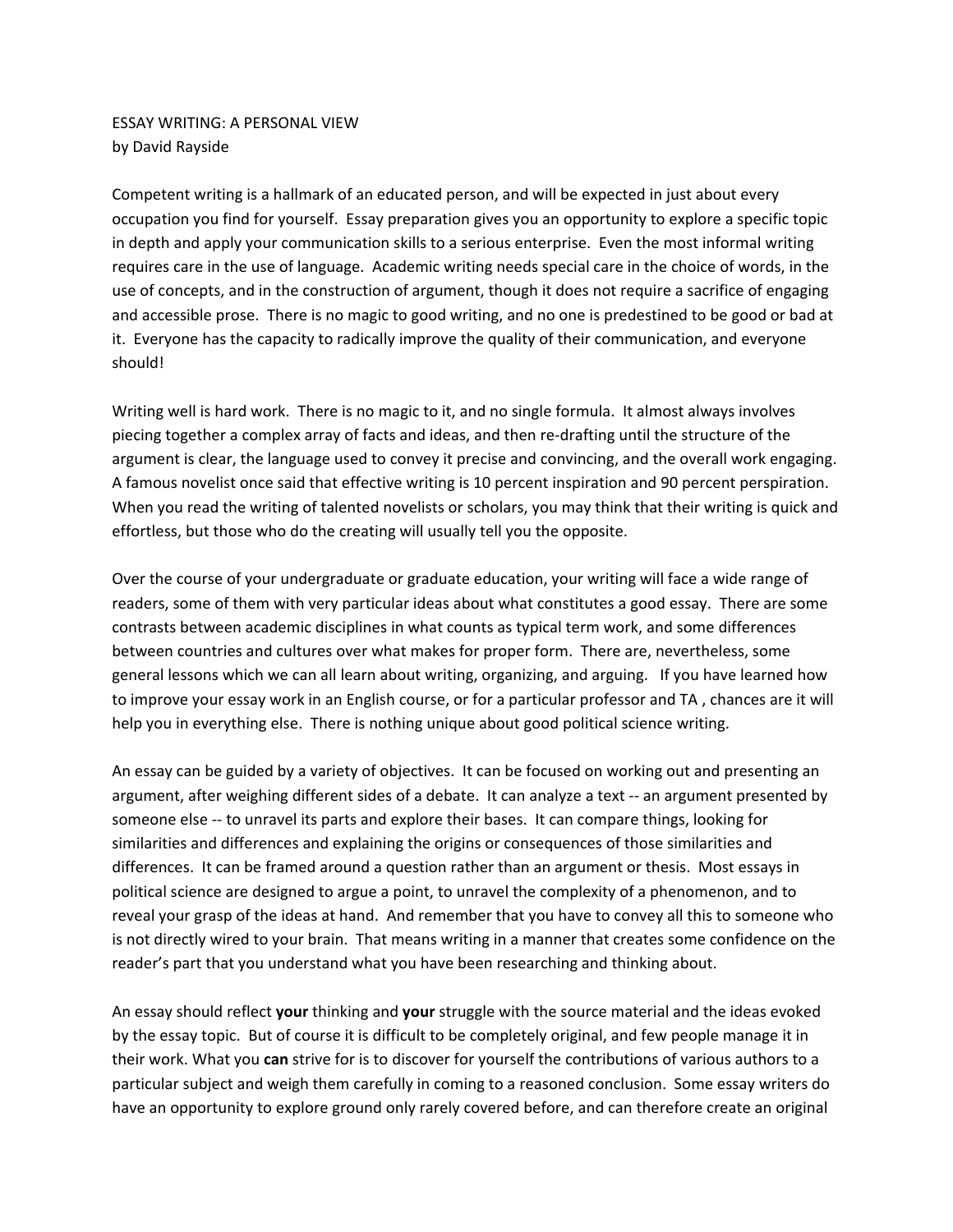mapping of that ground. There is also a kind of discovery and creativity in generating your own particular synthesis of arguments made by others on already well-researched terrain. Clarifying the complexity of an issue and communicating it effectively require artistry and technique.

## **TOPICS**

Choosing an essay topic can be one of the most difficult parts of the creative process. You may be supplied with a topic list, in which case you ought to select something which you think you would be capable of tackling, and something which interests you. In many such cases, you will be given the option of adopting a particular angle on an assigned topic, or focussing on only one case study under a broader rubric. You may have an opportunity to select your own essay topic, in which case a near‐infinite choice offers itself. If there is that kind of choice, you should think of what political phenomena or political questions which appear in the media or which affect you in everyday life most interest you. Or, if you are examining the politics of non-Canadian political systems, you may try to think about what interests you here in Canada and then inquire as to whether a question arising out of those concerns can be shaped for application elsewhere. Another way of seeking inspiration about a topic is to browse through some of the required reading with a view to finding some question or issue that is particularly engaging to you.

When choosing a topic, remember that you are writing an essay and not a book. The scope should be manageable and the objective focused. You may not be able to get to that point right away, since some research may be needed in order to find out what particular questions or arguments are most important or relevant to you, but you should develop a focus as soon as possible. Only then will you have a clear view of what research to undertake and of how to begin writing. Keep in mind the difference between a topic area, such as "the women's movement in Canada" or "AIDS policies in Latin America," and a workably focused topic, such as "feminist influence on Canada's child care policy" or "explaining Brazil's leading role in developing AIDS prevention initiatives."

Some essay topics state an argument ‐‐ perhaps a controversial one (e.g. "Canadians are no more embracing of racial diversity than Americans are"). You should organize arguments and evidence in favour of and opposed to such a claim, and arrive at as reasoned a conclusion as you can. You may take one side over the other, but you must at least deal with the most obvious arguments on the other side: otherwise you leave yourself open to easy refutation by any reader. If you find yourself having difficulty coming to a definitive conclusion about any controversy, don't panic. There may well be no clear answers even to relatively straightforward questions about **what** has happened, let alone to more elusive questions about **why**. In topics involving major theoretical or philosophical disputes, a reasonable instructor is unlikely to expect you to have sorted out definitively where you stand. As long as you are able to clearly delineate opposing views and explore the reasons for disagreement, you have made an analytical contribution.

Some essay topics will more focussed on explaining a particular outcome (for example, the origins of violent ethnic conflict in a particular setting), and will seek a display of evidence and logic in sorting out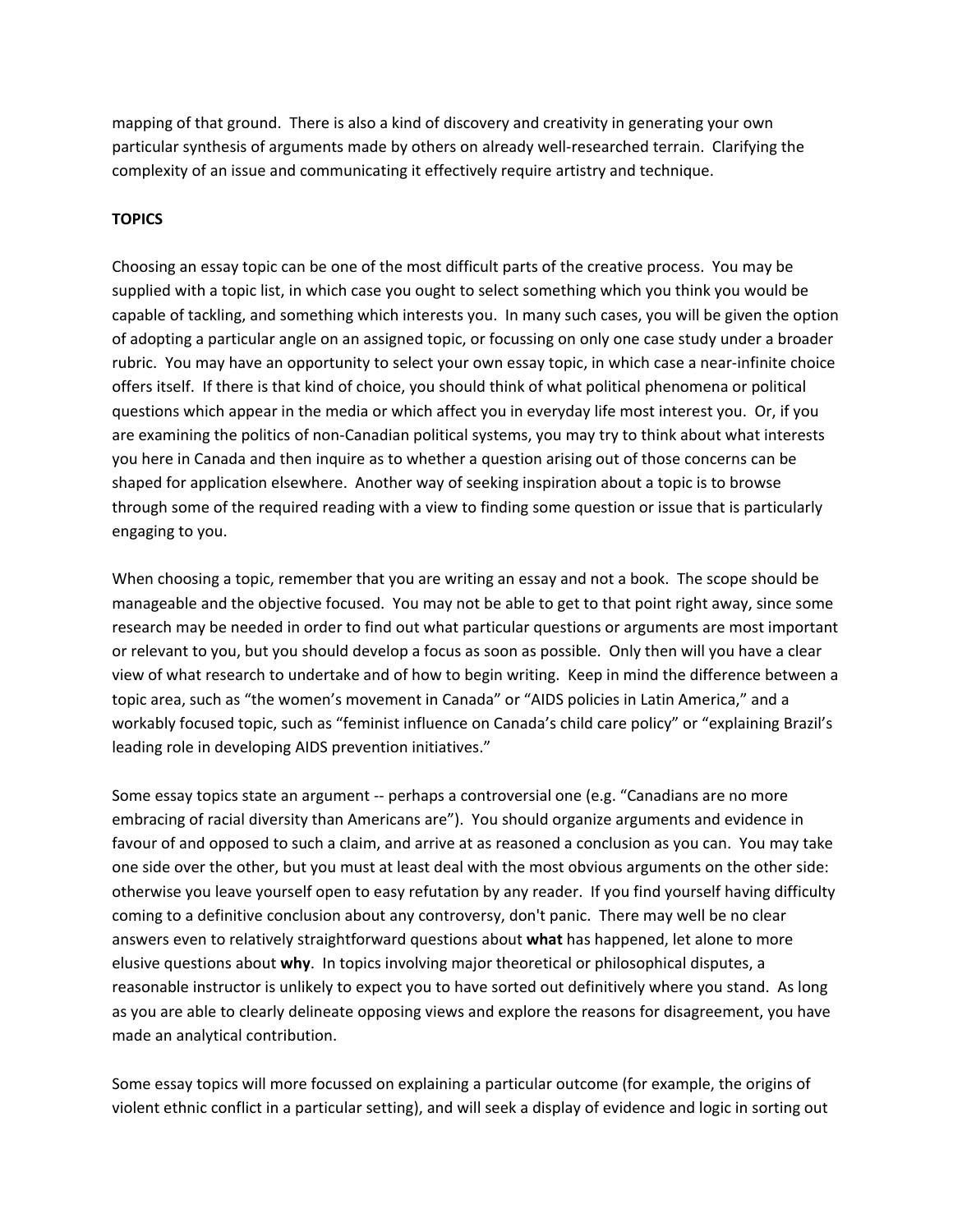cause and effect, though there will still be analytical differences among interpreters about what factors are most important. As in topic areas more explicilty centred on debate, you will discover that equally knowledgeable experts have contrasting views. Your job will be to weigh them and decide which of the points they make are the most relevant and convincing.

Some of the debates and disagreements among specialists in your area revolve around major theoretical disputes in the discipline or in the broader intellectual world; other differences in view come from contrasting readings of empirical evidence. Competent essay work requires that you read widely enough and think deeply enough that you gain some sense of that variety and struggle with the opposing views. Avoidance of that leads to the misleading conclusion that all political scientists agree, or to the equally dangerous conclusion that answering serious questions about social and political phenomena is a simple process of uncovering facts or logical constructions about which all reasonable people agree. It just isn't so.

Remember that every worthwhile essay is an analytical piece: it does not simply describe things. Implicit in every essay topic is a question ‐‐ a "how" or a "why." When thinking analytically, try not to assume that you know the right answer. You are certainly entitled to enter into any intellectual exercise with a strongly felt point of view. But the learning process, at any age or stage of scholarly development, requires that you be open to susprise, and to points of view different from your own. Even if you end up with a view similar to that which you began with, you owe it to yourself and others to be analytically rigorous enough to test those views against the arguments of others and the evidence they marshall. The recognition of complexity and the admission of doubt are all central to the development and exchange of ideas.

#### **RESEARCH**

Some essays, particularly in political theory, will ask you to focus your attention on a primary text ‐‐ to explore and reflect upon its meaning. You may need additional sources to help sort out interpretations of important terms, but most of your time will be spent with the text itself. Most essays, though, will expect you to explore a wide range of published materials dealing with your particular topic. Course materials may include some specific recommendations about bibliography alongside the essay topics, and there may be additional readings listed in sections of the syllabus related to your topic area. You may also find that course texts have bibliographies which will help get you started in uncovering the relevant literature and finding out who are the major writers in the field. In any event, a certain amount of overview reading makes sense in helping you figure out a topic or place it in broad context.

The internet can be of tremendous help in research. Access can be had to the web sites of relevant institutions, to media outlets, and to countless other sources of information. There is invaluable information and analysis available in government reports, documentation provided by political parties and non‐governmental organizations. But remember where the material is coming from as you assess its reliability or its implicit frameworks. The same is true if you are using internet newspaper sites: some media outlets can be worthy sources of information and analysis and others are not. You need to know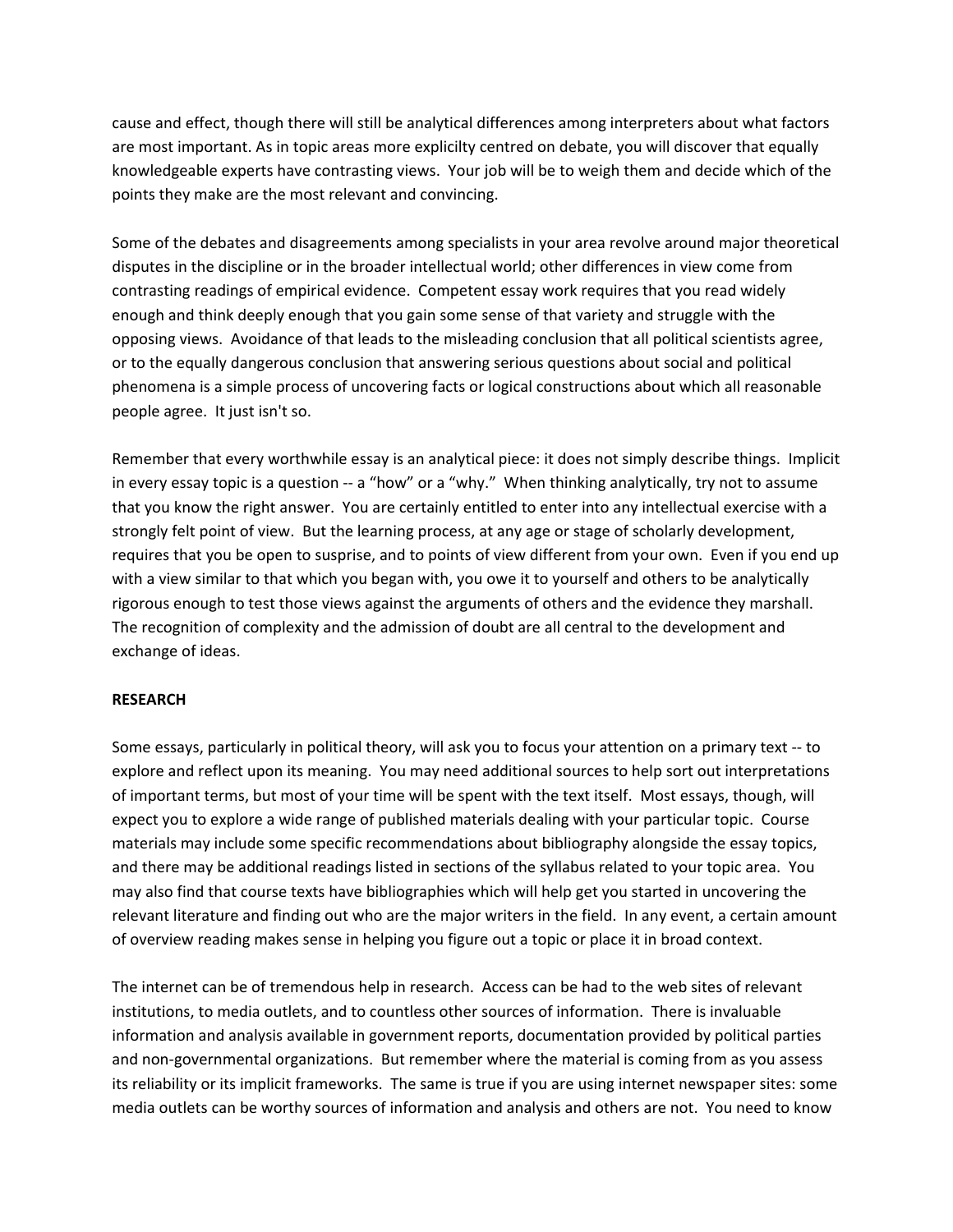who or what group or institution is creating the material you use, and you have to think about whether they have a stake in providing you with a filtered view. There is a vast quantity of material compiled by people with no obvious expertise, much else produced by people with strong prejudice and a vested interest in a particular perspective, and a great deal of it couched in terms that sound sophisticated.

Even if you are using only scholarly cites (for example library collections or electronic indices for academic journals), find the right information and analysis can be tricky. Even skillful searching risks turning up material that is only marginally relevant to you, and purely electronic searching can all‐too‐ easily miss crucial sources. Remember that in Political Science a lot of what is thought to be the most important contributions to our knowledge is available in books that are not accessible electronically. Several times in recent years I have seen essay bibliographies with entries of highly specialized journal articles, in some ways too specific for the topic at hand, but without reference to the most obvious and frequently‐cited books. That is why you need to use more than one method for deciding what the most crucial sources are, and this means extracting yourself from the computer screen. Check the bibliographies and footnotes of books and articles that deal with your topic, even only a little. See whether there is a clustering of library call numbers in books that you discover, and then comb that area of the library shelves.

There is a huge literature contained in academic journals (such as the Canadian Journal of Political Science). Much of this material (not all) is indexed electronically, and here you need to figure out what kinds of subject headings and key words will get you close to useful sources. Magazines and newspapers can sometimes be useful, but you have to know (or learn) which among them is reliable, and what their slant is. For information about Canada, the Globe and Mail is more or less reliable, and for international coverage, the New York Times, the Christian Science Monitor, the Financial Times (London), and The Economist are useful English‐language sources. All, however, have a slant, and you should be aware of where that slant comes most into play.

As you conduct your research, don't try to note down every fact or argument used by the writers in the area. Remember that you are focussing on a particular problem. Extract information and analysis, including illustrations or examples you think are particularly telling, that are relevant to your topic (along the way noting down where you got it). As you are reading, you may encounter passages that state an argument particularly well, others which provide unusually revealing detail. Note the exact location when you take it down, since you will be expected to give precise indications of where it came from at the writing stage. And when you come to write your essay, be prepared to do what is hardest for just about anyone to do ‐‐ throw some stuff out. Trying to inject into an essay every last detail garnered through the arduous research phase almost always leads to excessively long and tedious essays.

Knowing how much to read is never straightforward. Exposure to the literature dealing with any topic requires more than just a couple of books or a few articles. For large essays, half a dozen substantial and high-quality sources may suffice; for other essays you may have to compile a bibliography or a couple of dozen items and more.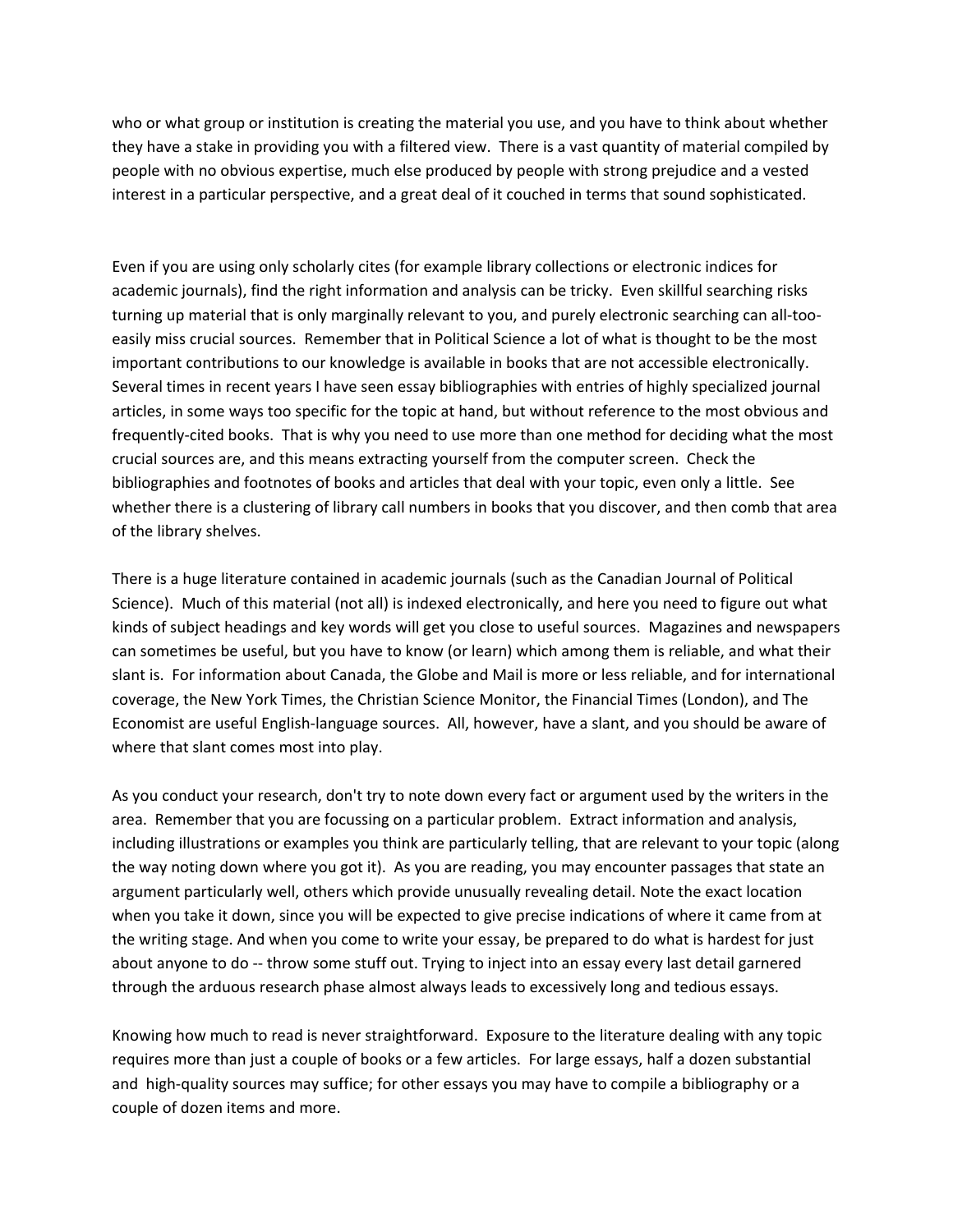#### **PLANNING**

The single most widespread weakness in writing by students, and often displayed in early draft mateial from experienced scholars, is incoherent organization of evidence and argument. A vast amount of essay writing has no discernable plan, and no obvious path laid out through the empirical, logical, and theoretical material being taken up.

At some point before you begin writing, you should map out or outline your essay. This is sometimes best done after you have amassed your research material, though drawing up a tentative outline before your finish the gathering and reading stage sometimes makes sense of what further material you need to find. (Sometimes it is only at the writing stage that you are clear about gaps in your knowledge.)

At whatever stage you draw up an outline, treat it as a draft. Whether the sequence of arguments or blocks of information is effective will often only become clear as you write each section in turn. You may well get three-quarters of the way through your outline only to discover that it does not work well. A tentative outline will help you organize your research materials, and it will break the essay down into manageable chunks for writing – remember though that it is tentative. It may also help you figure out the most logical sequence for arguments and explanations and illustration.

When you are developing an outline, think about what order makes sense for the various sub‐topics. Each section of the essay should lead logically to the next, and each major section should cluster together the large and small points that are closely related to one another. Think of a typical essay having four or five or six major "chunks,"and each of those chunks having a number of more specific points – most of those having their own paragraphs. Figuring out the order is not always easy. If your essay is asking why something happened, you might want to build up to the factor that you think is the most important – in other words, saving it to last. Or you may want to start with that, and then work through less important factors. If you are dealing with an issue over which there is a drastic disagreement, you might want to start with the argument that is less convincing and end with the argument you agree with.

Organizing comparative essays, dealing with more than one country or policy area or case study, can be especially challenging. You will often have to make a number of analytical points about more than one political system or institution. There is no ideal way of approaching this, but it is often easier for you and the reader to deal with the first country or institution, discussing the various aspects of it that are important for the comparison, and then move on to the second. As you go through your second case, go through your analysis in roughly the same order as you did the first. Then remind your reader of the similarities or contrasts along the way with such phrases as "as with . . ." or "in contrast to . . ." If this all seems awkward when you are writing, change the outline.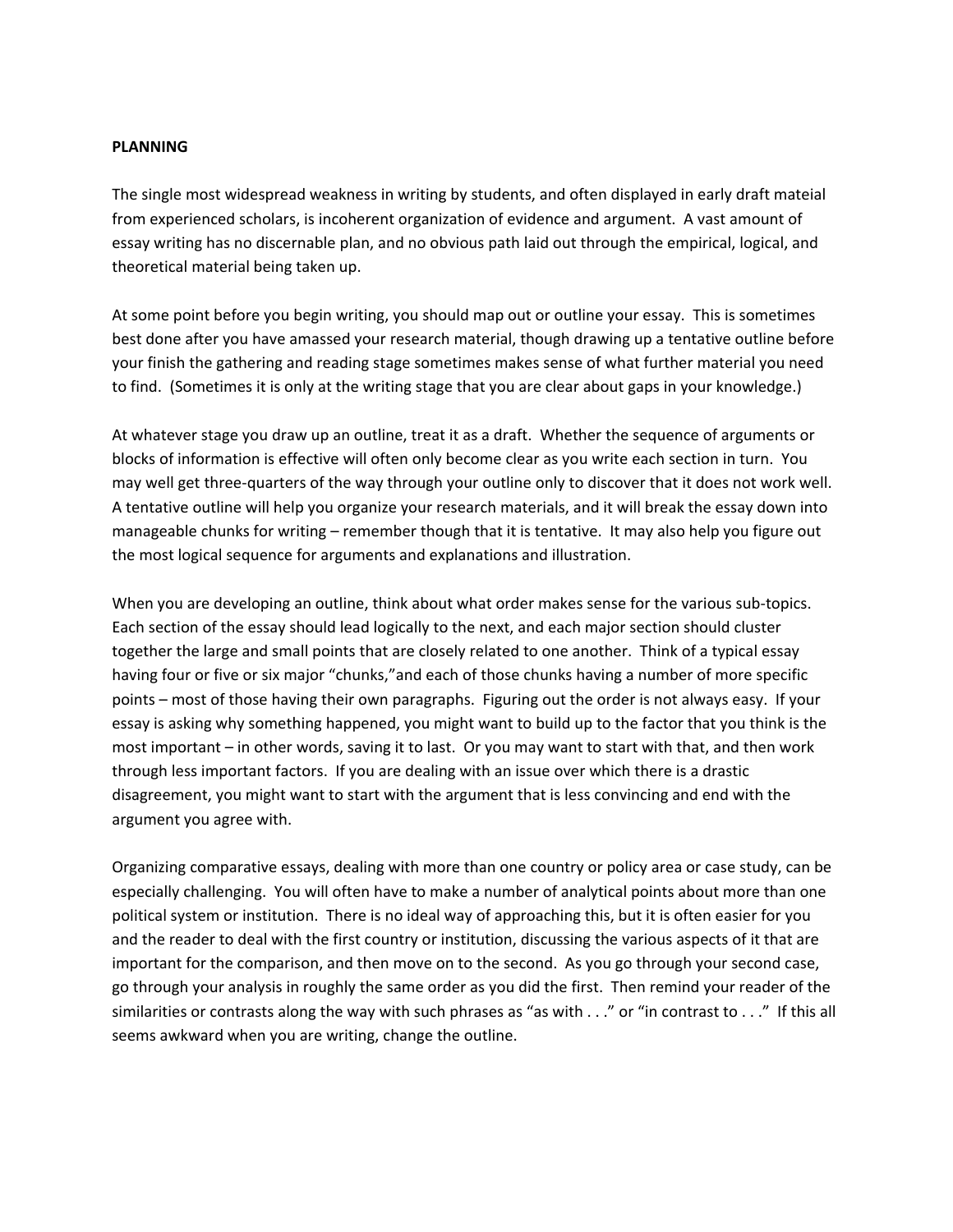Remember that you cannot leave the outlining and writing of your essay until the last minute. Writing is inseparable from the organizing and analyzing that goes into an effective essay. It is often only in the course of writing that you discover weaknesses in your argument or anomalies in your presentation.

#### **INTRODUCING YOUR ESSAY**

Treat the introduction to any term assignment very seriously. This is where you tell the reader what your essay is about and why the topic is worth examining. This is where you engage the reader's interest, and where you build that person's confidence in your ability to intelligently discuss the issues at hand. For all those reasons, the introduction shapes how the rest of your essay will be perceived. It might be the first section of the paper you draft, it definitely should be among the last parts you finalize.

At some point in the introduction, the central argument to be analyzed or the question to be posed by the essay ought to be put in as clear a form as you can muster. It needn't be right at the beginning. You may wish to set some sort of scene before focusing your reader's attention. You may, for example, wish to argue that some general topic area is of obvious importance, and only then zero in on the particular question that interests you. You may wish to relate a short anecdote that draws attention to your question or argument and makes it seem relevant. But at some point before too long you have to state the topic of the essay.

When you do state the point of the exercise, be clear and precise. Try to move beyond a statement as flat and uninformative as "this essay is about the political impact of globalization." Give a more focused rendition of either the question you want to ask or the answer you are exploring. What about a question like this: "have free trade and increased capital mobility stripped national governments like the Canadian of their room for manoeuver?" Or provide an argument that such factors have substantially constrained governments, and that fiscal policy is a particularly important illustration, and then outline how the ensuing discussion will take up that claim.

When you are drafting your introduction, remember what many scholarly writers forget – you cannot assume that the topic you have chosen will be seen as important or relevant by anyone else. You have to help generate enthusiasm for what you are doing, and respect for your choice of topic, and do so in an engaging way that differentiates your work from the pile of term work being assessed by an instructor or TA.

In providing some indication of how you are going to proceed towards analysis and conclusion, try to avoid being too mechanistic ("this essay will first do x, and then y and z"). You can provide an implicit road map by stating that an understanding of your topic requires first an examination of contextual factors a and b, and then an analysis of variables x and y. There are subtler methods, though, of accomplishing the same goal of providing the reader with something of a advance look at the path through which you will be leading the reader.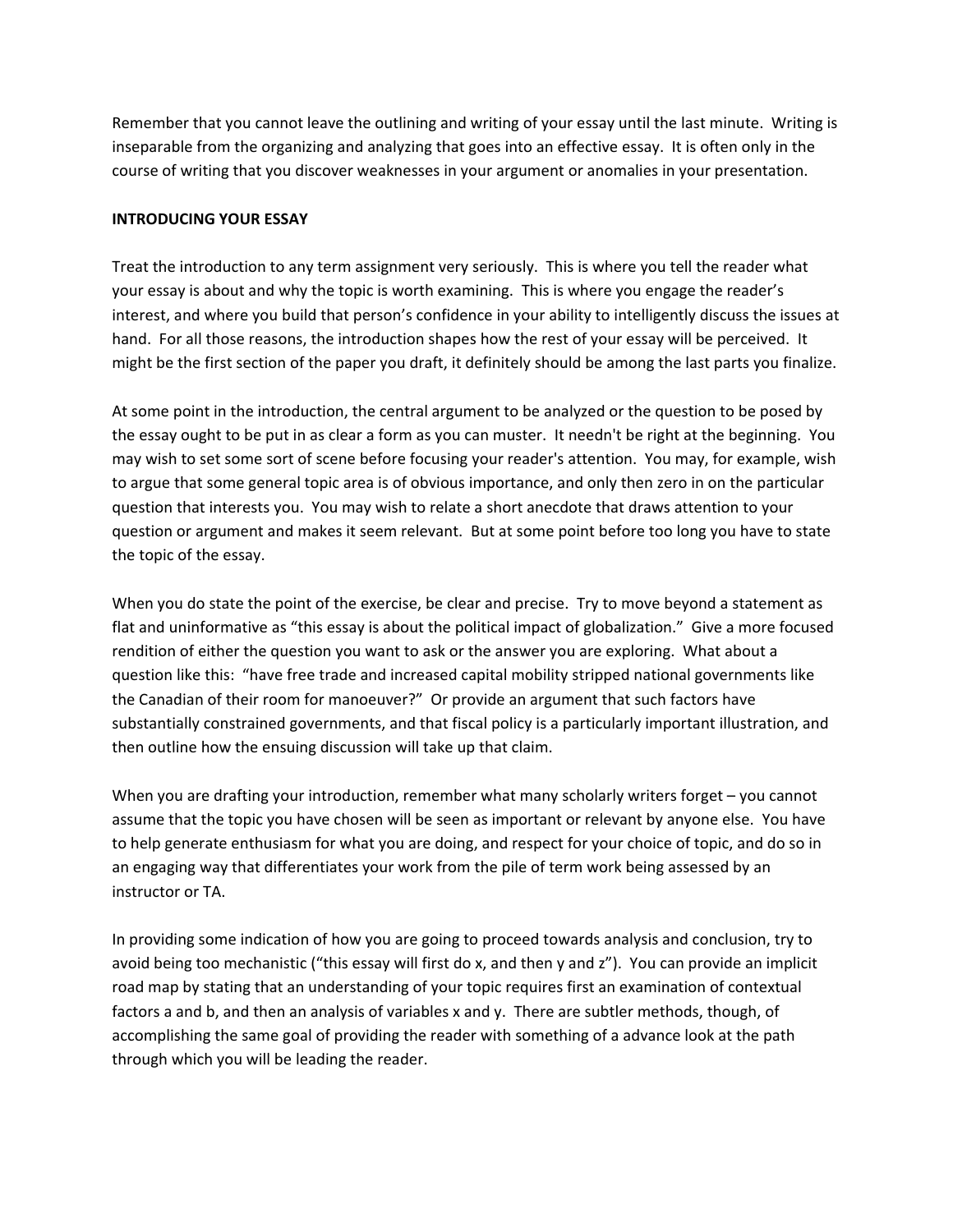At some point in your introduction, you may want to define key terms. You do not have to do this is you use widely understood terms in an uncontroversial way. However, if you use highly specialized terms (especially those that are outside the language regularly used by experts in the academic area covered by the course), or if you use terms that have alternative meanings, clarify your use of them either (briefly) in the text or in a footnote.

There is no formula for introducing an essay, or any other piece of work. Remember only that it has to flag the topic, pique curiosity in it, and inspire confidence in your ability to understand and explain its complexities.

# **WRITING**

Writing is difficult and time‐consuming, even for the most experienced professionals. You should never assume that you will be able to prepare a decent product if you leave this stage to the last minute, or somehow imagine that a well-researched essay will write itself. If you spend twenty hours gathering and reading the raw material for a paper, you might well have to spend as many hours creating the prose that conveys information and analysis to your reader.

You ought to see the re-drafting of your essay as an inevitable stage of the creative process. Almost no one (including your instructor) can write analytical material that does her/him justice on the first go round. Some parts of an essay, and in particular the introduction, will likely need two or three drafts before approximating the quality which you are capable of producing. So do not ever find yourself saying "now all I have to do is write it up." Such a statement implies that writing is a sort of technical process that simply transmits ideas you have already formulated and organized in your mind. In fact, writing usually reveals how much you have not yet sorted out, and therefore needs to be started long before the night before!

Drafting the various sections of the essay does not have to follow the order they will ultimately appear in, even if you stick to your original outline. You can sometimes overcome doubts or hesitations about writing by beginning in the middle, for example with a section you feel more confidence in than others.

After drafting an essay or a substantial portion of it, try to organize your schedule such that you can put it aside for a day or so. You would be surprised how many weaknesses you can discover after a modest delay. You can also try showing draft material to someone else you trust to be perceptive, and honest, since weaknesses, awkwardnesses, and typographical errors are almost always easier for someone else to detect. You can also try reading your essay aloud, or get someone else to do it: you will find that awkward writing or incomplete thinking is often much more obvious in speech than in silent reading.

When you are drafting the body of the essay, remember what I have already said, that each separate section must be coherently stated and organized; that each section should lead easily and logically to the next; and that all of the sections in their totality ought to constitute a convincing argument.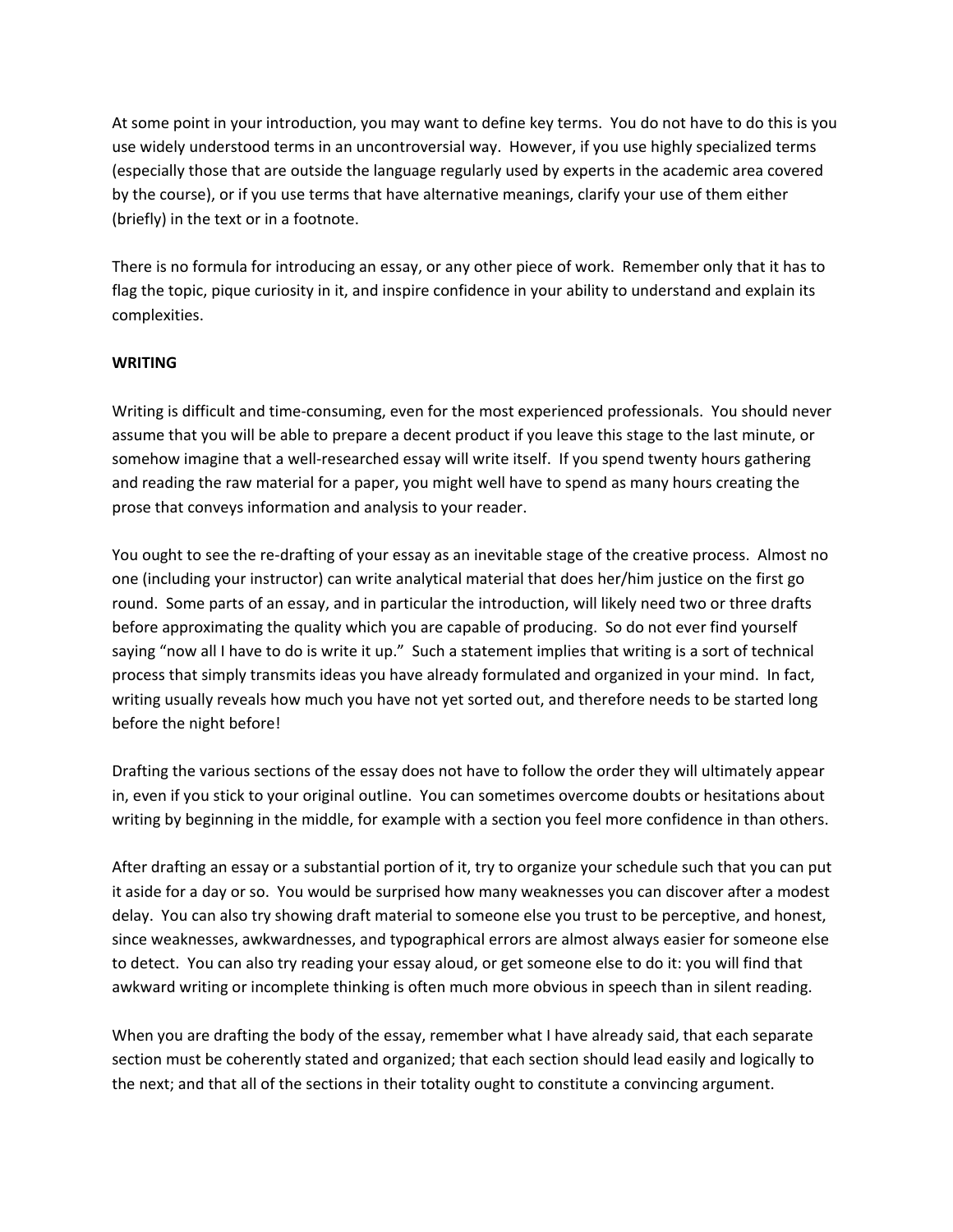If you wish to build an argument to explain a particular phenomenon, keep in mind that you should **build it**, and not spill it out in a random manner or in a "stream of consciousness." If you have three or four major points to make, reflect upon what order would be most powerful, most convincing, or most logical. A great deal of essay writing comes across as scattered and fragmented, without enough focus on the major ideas. This is partly a problem of organization, but also of not thinking enough about what links your arguments and observations, and what among them are most important. If you have a dozen or so points to make, see if you can cluster them into a fewer number of larger points: that way the reader is likely to have a clearer view of your argument.

Each large section of the essay should have a major statement of the point to be made in it. Within a section there are likely to be several paragraphs, each with an important and distinct claim or descriptive element. A paragraph is supposed to convey an idea, with appropriate elaboration or evidence or both. At the beginning of each paragraph, or close to it, there should be a statement of the idea contained in it – a topic sentence. Having stated that, you should **not** then go on to talk about quite different things in that single paragraph. And if at the end of writing you find that you have a very large number of very short paragraphs, you know that something is wrong.

As you proceed from one paragraph to another and from one major section to another, pay special attention to the transitions. Make it as easy as possible for the reader to know what you're doing and where you're going. Some sections lead effortlessly to the next, but some require special transition phrases or sentences that make the link between ideas explicit. Linkage between major sections is sometimes eased by reminding the reader (even in a phrase) of what the central question is.

In the concluding section of your essay, you may want to briefly extract the principal argument worked out in the body of the essay. It might also contain some material indicating the significance or the implications of what has been argued. Some conclusions go beyond the argument specifically addressed or supported in the body of the essay to a more speculative level. Essentially, what you should aim to do is to summarize what argument you've made or conclusion you've come to, and then to indicate what kinds of significance it may have.

## **STYLE**

You may have wonderfully innovative ideas, and a finely‐honed analysis, but if you have no mastery of language either in writing or in speech, you will come off sounding unimpressive, or worse. There are a good many people who say that what counts is the content of an essay or a book or a speech, and not the way in which it is conveyed, but they are wrong. You simply cannot separate the medium from the message, and no reader will be able to (whatever they claim).

The overwhelming majority of students retain bad writing habits throughout their years of undergraduate education, and so do many established academic writers. Learning how to communicate better is a continuous process that should never end. Part of what has to be learned are the rules of grammar, and you might be surprised at how often we all make mistakes on that front. Even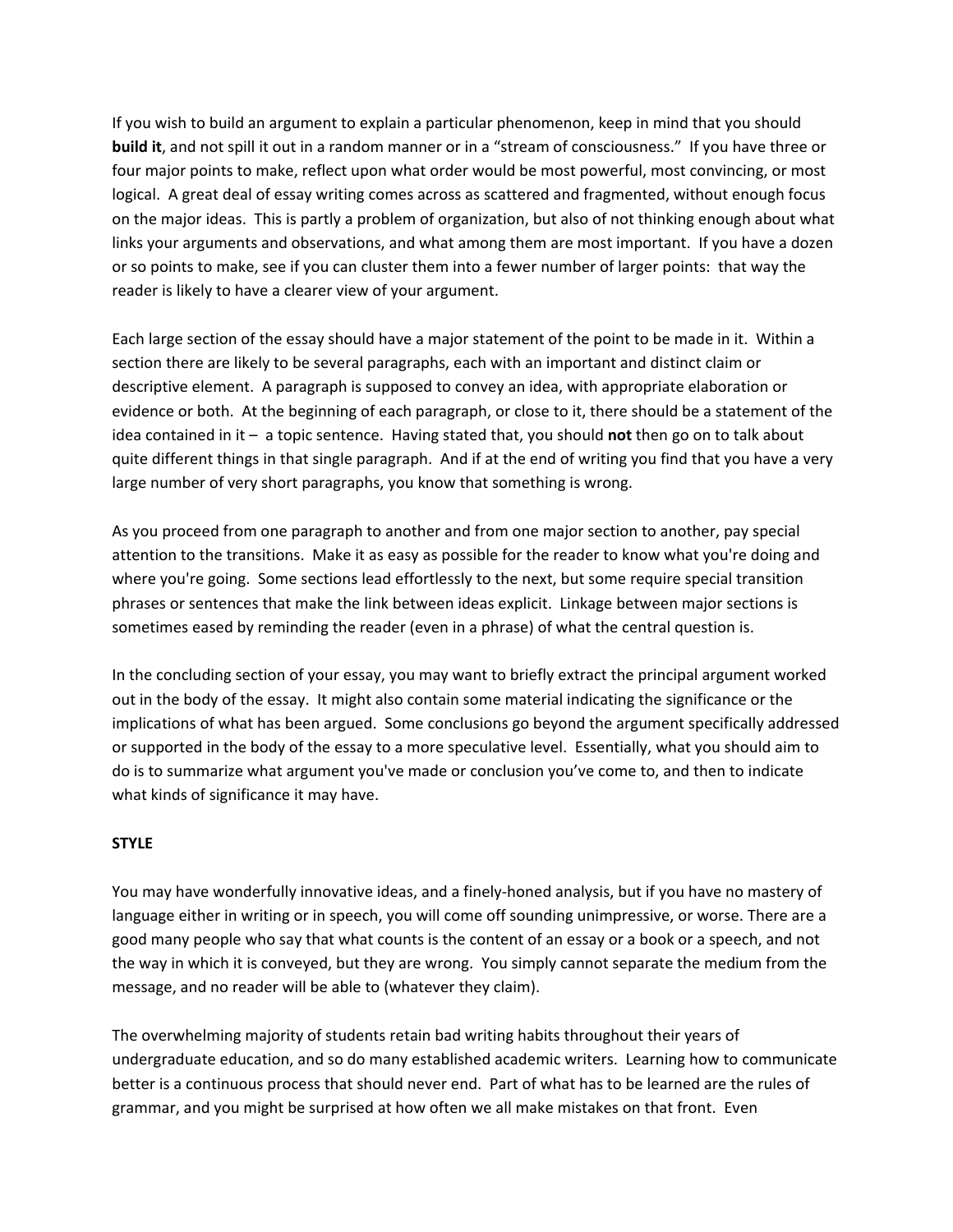experienced writers will occasionally be inconsistent in the use of past or present tenses, or will fail to retain parallelism in the structure of phrases or clauses, or will misplace adjectives or adverbs.

All essay writers would benefit from looking over the sections of a more detailed essay‐writing guide that deal with common grammatical errors. Two of the best are – Writer's Choice: A Portable Guide for Canadian Writers, by Margot Northey and Margaret Procter (Toronto: Prentice Hall Canada, 1998); and Making Sense: A Student's Guide to Research and Writing, Social Sciences, 3rd ed. by Margot Northey and Lorne Tepperman (Toronto: Oxford University Press, 2007). It is brief, accessible, and focused on the kinds of problems that writers really do encounter. It also covers the kind of ground covered in this essay though of course in more detail.

There are grammar‐checking devices in word‐processing packages that can provide some help in cleaning up your writing. However, these are highly imperfect, and no substitute for learning how to write more correctly unaided. Spell-checkers are somewhat more reliable, but will still miss things. They will not include all of the technical terms or proper names you might use in a political science paper. They will not tell you if you have misspelled something but in a way that still makes for a real word. (For example, they will not tell you if you have used "there" instead of "their" or "two" for "to.") So they should not be used as a substitute for proofreading.

A few words on punctuation are warranted, since there are many writers who are weak here but who otherwise have a reasonable grasp of grammatical rules. Most people **speak** with all of the pauses in the right places, but a good many of them can't translate straightforward verbal pauses into equally straight-forward commas. Many written sentences, for example, will contain parenthetic phrases, words, or clauses in the middle (such as the "for example" in this sentence), but will not have the two commas surrounding them to indicate its parenthetical status. A good deal of writing will not differentiate between minor pauses and the more substantial pauses signaled by colons and semi‐ colons.

Beyond the question of formal rules, academic writing often requires a degree of formality. You should avoid slang of course, and in general you should avoid contractions – "wasn't," "didn't," "aren't," for example. Most formal writing avoids using the personal pronoun "I" though there is no rigid rule around that (and some reject the norm altogether). The avoidance of the "first person singular" voice comes partly from the expectation that analysis is based on more than your personal opinion or experience. Some essay work has an autobiographical content, in which case you are very much explicitly in the picture. But most essays are about some phenomenon that you are expected to reflect upon with ideas and evidence and logic that are not just about you.

There is a risk of going too far in separating essay writing style from everyday speech. There is a marked tendency in the academic world (and lots of other places) to associate cleverness with verbal complexity. If you face a choice between a complex or multi‐syllabled term and a simple word which conveys the same meaning, why not select the simpler word? If you write "utilize," do you really want to say anything different from "use"? If a straightforward word will do the work of a more complex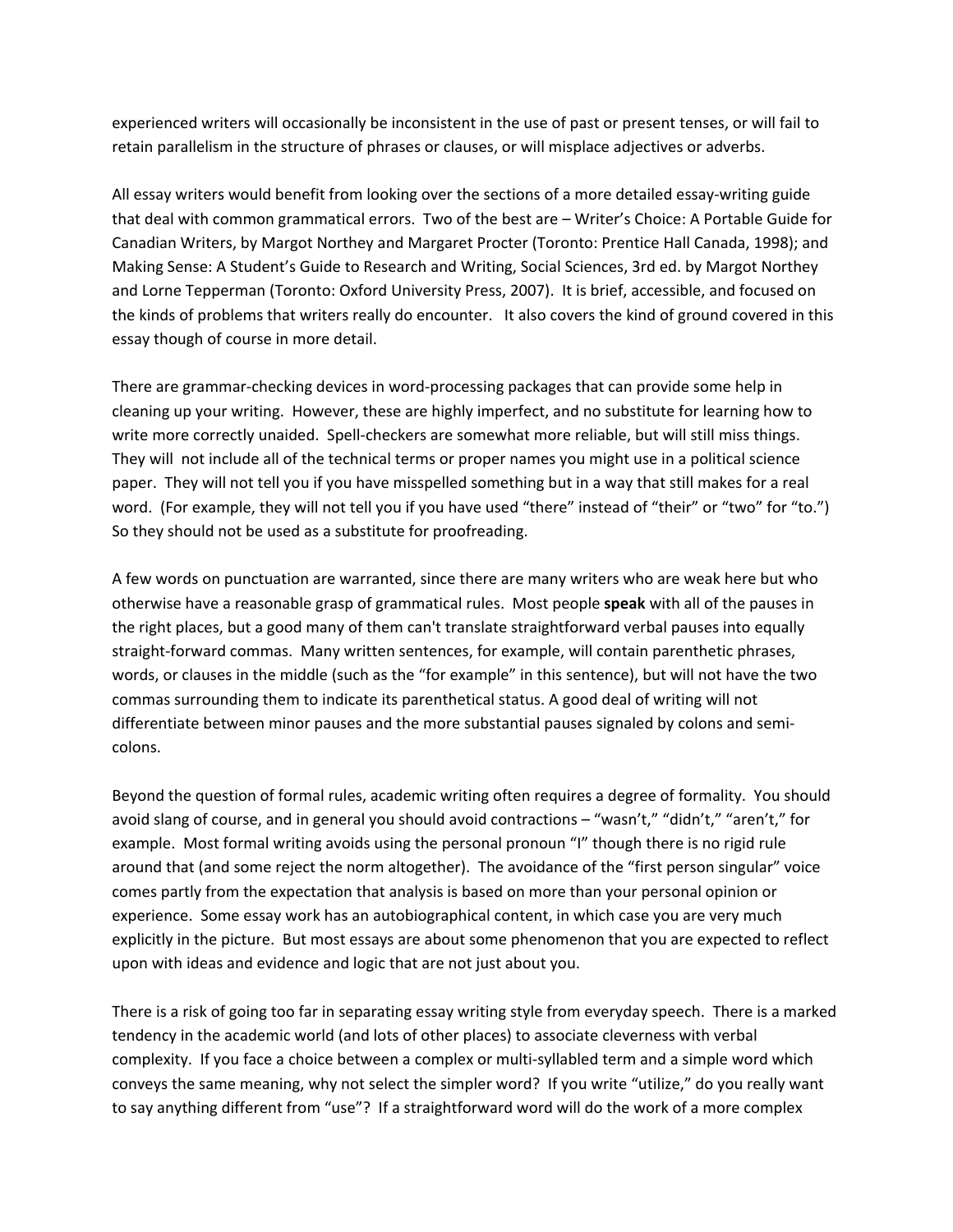phrase, why not go the simpler route? If an accessible term will say exactly the same as a Latin word, think hard about whether you are tempted toward the latter just to show off.

Be healthily skeptical, too, of academic jargon. Every discipline tends to develop a set of terms to convey ideas of particular interest to specialists. That is inevitable, and can serve to sharpen communication between experts and make it more efficient. Some jargon, however, is useless and pretentious. If faced with a choice between jargon and an ordinary English word which conveys **precisely** the same meaning, choose the latter. Use professional discourse when it conveys an idea efficiently, and only then. (If you think your instructor will be impressed by lots of jargon, by all means pander to his or her taste, but don't absorb any long term writing lessons from the exercise.)

(If you want a humorous but perceptive critique of academic prose norms, you should read an article called "Dancing With Professors: The Trouble With Academic Prose," by P.N. Limerick, in the New York Times Book Review (31 October 1993). I believe that most of my academic colleagues would agree with Limerick's view, but some would not.)

Another academic pattern you should try to avoid is the overuse of the "passive" voice. "The election was won by the Liberal Party" and "The Republic was written by Plato" are examples of that passive voice. "The Liberals won the election" and "Plato wrote The Republic" are examples of "active" voice. You might be surprised at how common the former pattern is, and how much it can make writing seem flat and disengaging.

There are lots of other stylistic "ticks" to avoid. Stay away from trendy words and phrases that become suddenly popular in the media (or the academy). A few years back, "hopefully" was suddenly everywhere, and apart from anything else almost invariably misused. More recently, "albeit" seems to have surged into common use, probably because a lot of people thought it sounded more sophisticated than "although" or other reasonable equivalents. Avoid clichés too – words and phrases that are so frequently used that they are entirely predictable and emptied of any interesting content.

Avoid wordiness. Everyone's writing has excess baggage, and most prose can be trimmed down in size, sometimes as much as 50 percent, without any loss of detail. Writers often waste space with vague phrases or sentences that delay getting to the point. For example, they will often use a curious "two step" in opening up a topic: a first sentence which gives the general topic area, a second stating the argument. If you wish to argue that "proportional representation makes single‐party government unlikely," do not say "Proportional representation is one of the factors related to cabinet make-up." Be direct: state the argument right away and your topic is introduced automatically.

An enriched vocabulary is essential for efficient and effective writing, though again you should not fall into the trap of using unnecessarily obscure jargon. You should work at expanding your word range in part so that you can choose the right word to say precisely what you want to say, and in part so that you can avoid using the same words over and over again. Try using a thesaurus (available in print or on line)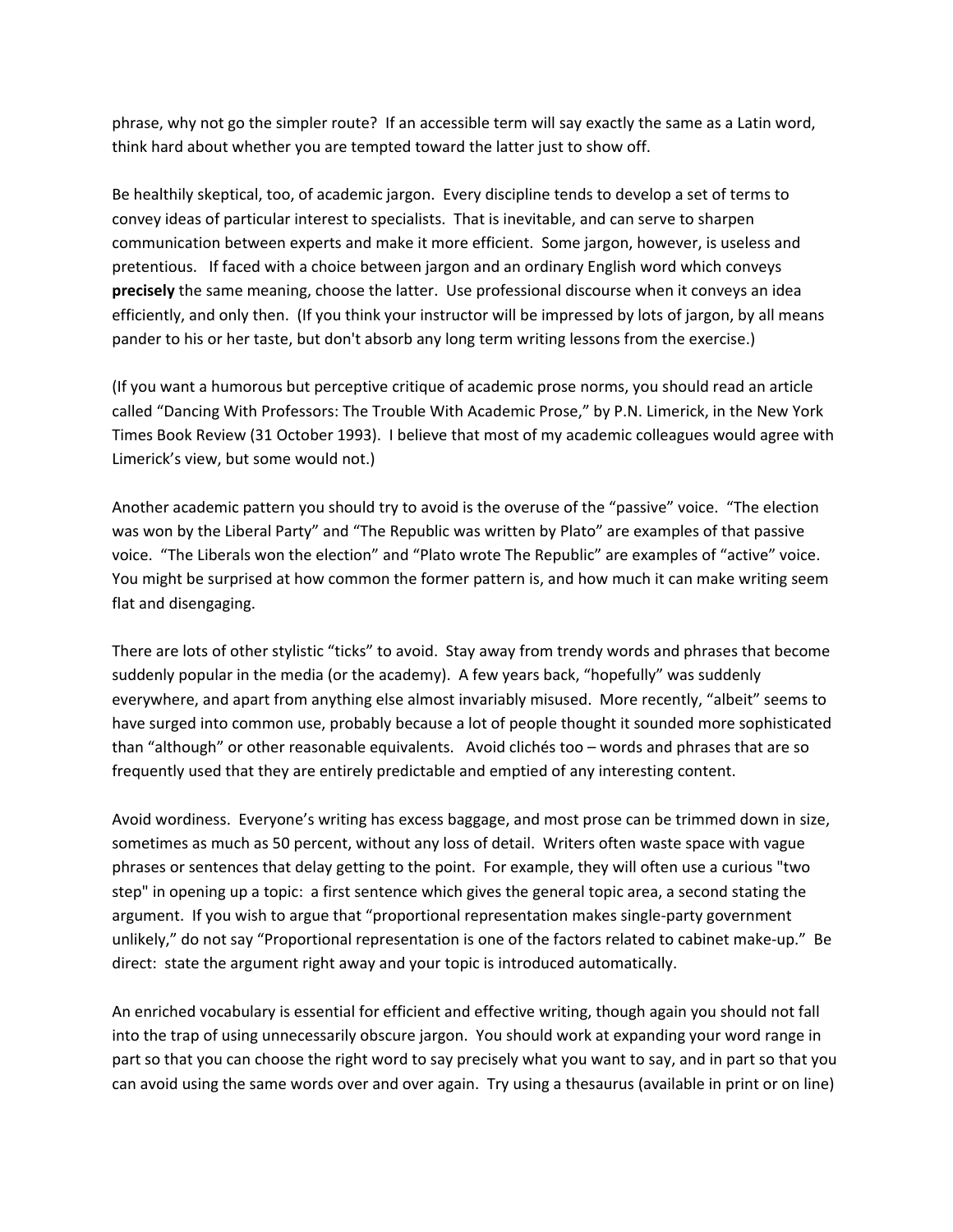to build your word range. You have to be sure you know what words mean, though, so you should also use a good dictionary that provides illustrations of word use.

Remember, too, that social scientists will often use terms in ways that are not fully captured by regular dictionaries. In some cases, the same term will mean different things to separate groups of political scientists ("social class" being a good example). You may think you're conveying one idea to a reader, but you may in fact be conveying something quite different. Care and precision are important not only in the use of terms which are central to the discipline, but also in all language.

If a rich vocabulary is one way of making your writing more interesting, varying sentence length and structure is another. Use short sentences for emphasis or to make a particularly dramatic point, but avoid overuse of them. By all means use complex sentences, to ensure that an idea is sufficiently elaborated or qualified. Be wary, though, of cumbersome structures that do not flow effectively, or that have to be re‐read to get the meaning.

## **BIAS**

When you are choosing words and phrases, keep in mind that language can all-too-easily contain bias and convey stereotype. Racist terminology, for example, was once routinely incorporated into the English language (including academic terminology), and many writers unwittingly still use language with discriminatory undertones. Less subtly, some writing conveys prejudicial stereotypes about particular cultural and ethnic groups, or treats the experience of Whites or Europeans as a "normal" or universal standard against which all others are measured.

When writing about race and ethnicity, and for that matter about other groups traditionally marginalized in social and political life, be aware of the preferences that groups develop for particular terms that describe themselves. A few decade ago, for example, "black" replaced words like "negro." But in the United States, "African American" is now much more widespread, and virtually universal in formal writing of the last decade or so. In Britain, the term "black" was long used to denote people of both African and Asian ethnicities, but more and more is being used just for the former.

There are similar complexities in regard to sexual diversity. The word "homosexual" gradually came to be replaced by the terms "gay" and "lesbian," in part because they were less clinical sounding. "Gay" has a male connotation for most people, so is usually not used to cover both sexes. The increased visibility of bisexuality and transgenderism has been evident in the increased complexity of the vocabulary in this area, though terms like sexual diversity and sexual minorities can help in writing inclusively.

Considerable attention has been devoted to the ways in which gender bias still dominates our language, and you should try to reduce or eliminate that bias. More and more writers now recognize that male terms like "man" and "he" should not be assumed universal – that is, covering women and men. Try to get into the habit of using gender‐neutral language, for example by using "she or he" or "one" in the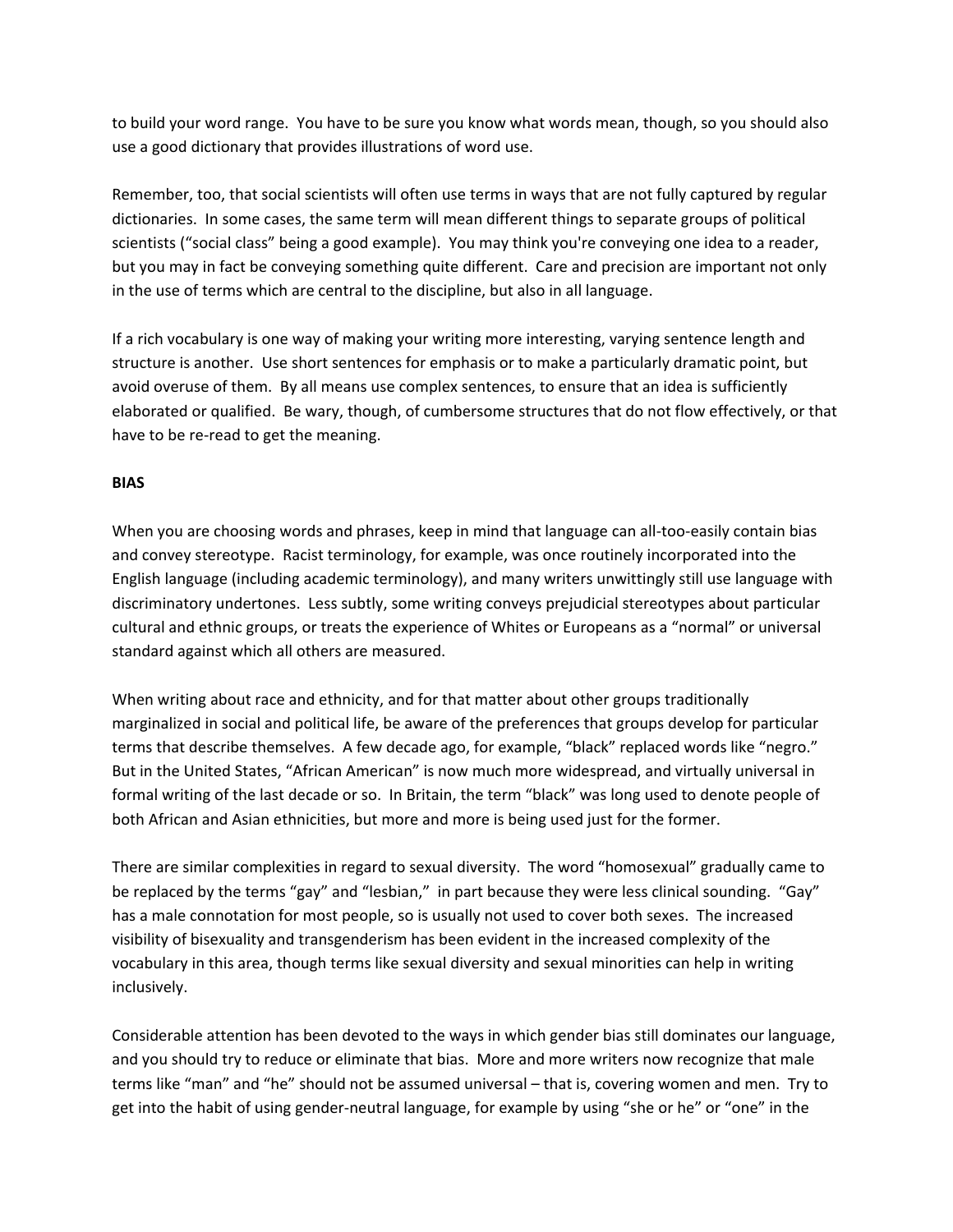place of "he," and by using "humanity" or "people" instead of "man." If some of the substitutes seem awkward, you can try restructuring the sentence. For example, "a student should normally submit his essay . . ." can be changed to the plural – "students should normally submit their essays . . ."

Occupational terms that assume the gender of incumbents should generally be avoided. The word "chairman" can easily be replaced by "chair," "head," "director," and of course "chairperson." Terms like "alderman," "stewardess," and "policeman" have simple replacements like "city councillor," "flight attendant," and "police officer." Such changes have been fiercely resisted in the past, but most writers and editors now recognize that they are sensible, and that the vast majority can be effected with ease and grace.

## **SUPPORTING MATERIAL**

When you state a fact or an argument, you will often want to lend support to it by referring to the relevant literature. Occasionally, you will also want to quote directly from one of the sources you have encountered in your research. A particular author may have an especially unusual point to make, made in an unusually striking way – otherwise there may be no particular reason to quote. When you do insert a passage from someone else's writing, be sure to use quotation marks, and to indicate where it is from (see below). If you want to leave out a portion of the author's words, place spaced periods (. . .) to so indicate; and if you want to insert a word to give the passage coherence, place your insert in square brackets. (Use direct quotes sparingly: remember that your essay is supposed to be **your** essay.) If the quotation is reasonably short (less than four lines, for example), you can surround it with quotation marks and integrate it into the body of your essay. If longer, it can be set apart, indented, and single spaced (without the need for quotation marks).

Your essay may be embellished with statistical material, in which case you may wish to use tables or figures. These should generally be incorporated into the body of the essay, close to the first reference to them, although some writers group tables at the end of their papers. Tables should be carefully labeled such that they are clearly understandable on their own, and the sources of the data should be clearly indicated at the bottom of the table or figure. If you include a table or figure in your essay, you should highlight the trends revealed by it in the prose of your essay, rather than simply assuming that the table or figure speaks entirely for itself. If you incorporate statistical measures into the presentation of data, be sure, too, that you understand how to interpret them.

You may have information to present that you feel is important for your readers to know but not absolutely central to your argument or topic. You may know of a controversy or debate swirling around a particular point you are making, but think that a discussion of it will be too disruptive for the main body of your essay. One possibility is to insert a footnote, in which you take up the debate or the tangential point in a few sentences. Students often assume that footnotes are only for indicating the source of ideas or quotes, forgetting that they can be used to make substantive points. Another possibility is to add on a short appendix, though you should remember that any upper word or page limits on your essay will include that kind of material.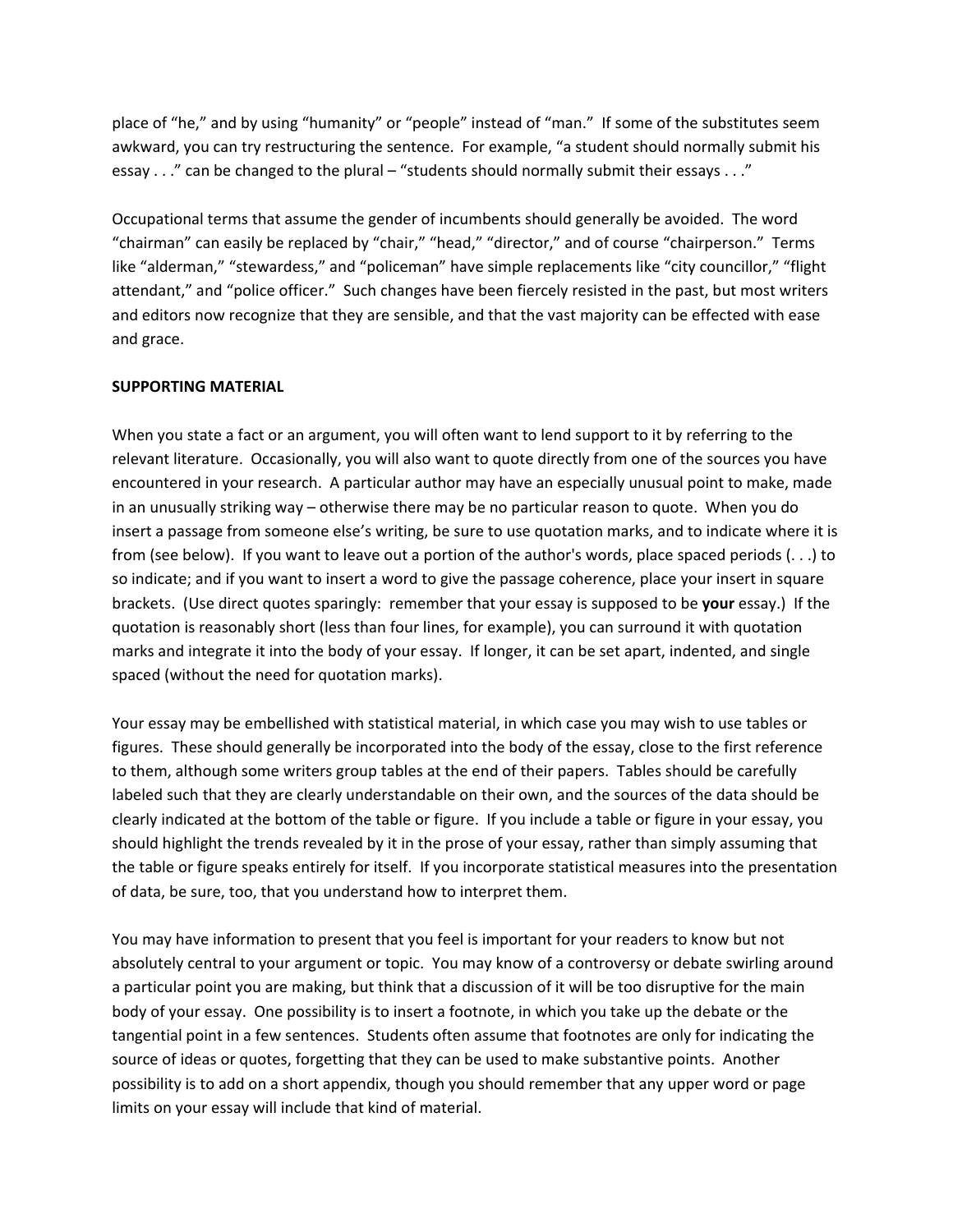#### **ACKNOWLEDGING SOURCES**

You **must** acknowledge the source of the ideas, data, and words which you use – apart from information widely available and understood. If you rely on facts which any intelligent social scientist would be expected to know, you do not need to indicate the precise source. But if you derived an unusual fact or a distinctive assertion from a particular author, you must tell your reader where it came from, partly to credit the original author and partly to allow your reader to judge the validity of your claims. Not doing that entails theft.

This form of theft which we call plagiarism can vary from the borrowing of an idea without credit to the purchasing of an essay written by someone else to the downloading of all of part of an assignment from the internet. It violates the very idea of a university, and is treated by everyone within the university as a serious academic offense. The penalties can be severe and the process unpleasant. When instructors encounter a case of plagiarism, they are **required** to inform the department, which then passes the file onto the Faculty office. If you do not know what constitutes plagiarism, it is your responsibility to find out. The Political Science Department has a handout on it, and you can easily obtain it from the department's web site and from most instructors.

The internet provides the means to gather vast amounts of information for essays, and the same rules apply as for published written material. If you use information that is not commonly known, or an interpretation derived from a particular author whose work is on the internet, you should indicate the source. If you use web site material that is also available in hard copy, you should indicate the internet source if it was there that you actually derived the information you used. If you are tempted to use electronically‐accessible material without citing it, or to pass off whole essays available from web sites, you should realize that there are lots of effective ways of tracking down sources of essay writing that are thought suspicious.

By all means use the contributions of other writers and of other students to help build your own argument. But take the time and the care to document the origins of those ideas, and then work at making something of your own in the way you construct your essay.

## **FOOTNOTES, ENDNOTES, AND BIBLIOGRAPHICAL REFERENCES**

There is no single system for indicating the source of ideas or quotes: what counts most is that you adopt a consistent approach that includes all of the essential information. There are two general systems in widespread use within Political Science. One is what is often called the MLA system (Modern Languages Association). This places references to a relevant author or authors in brackets at the end of a sentence, including the last name of the author and the year of publication (e.g. Rayside 2008; Wiseman, 2007), and then groups all the published sources together in a bibliography at the end, each entry listing the full name of the author, the title of the book or articles, etc..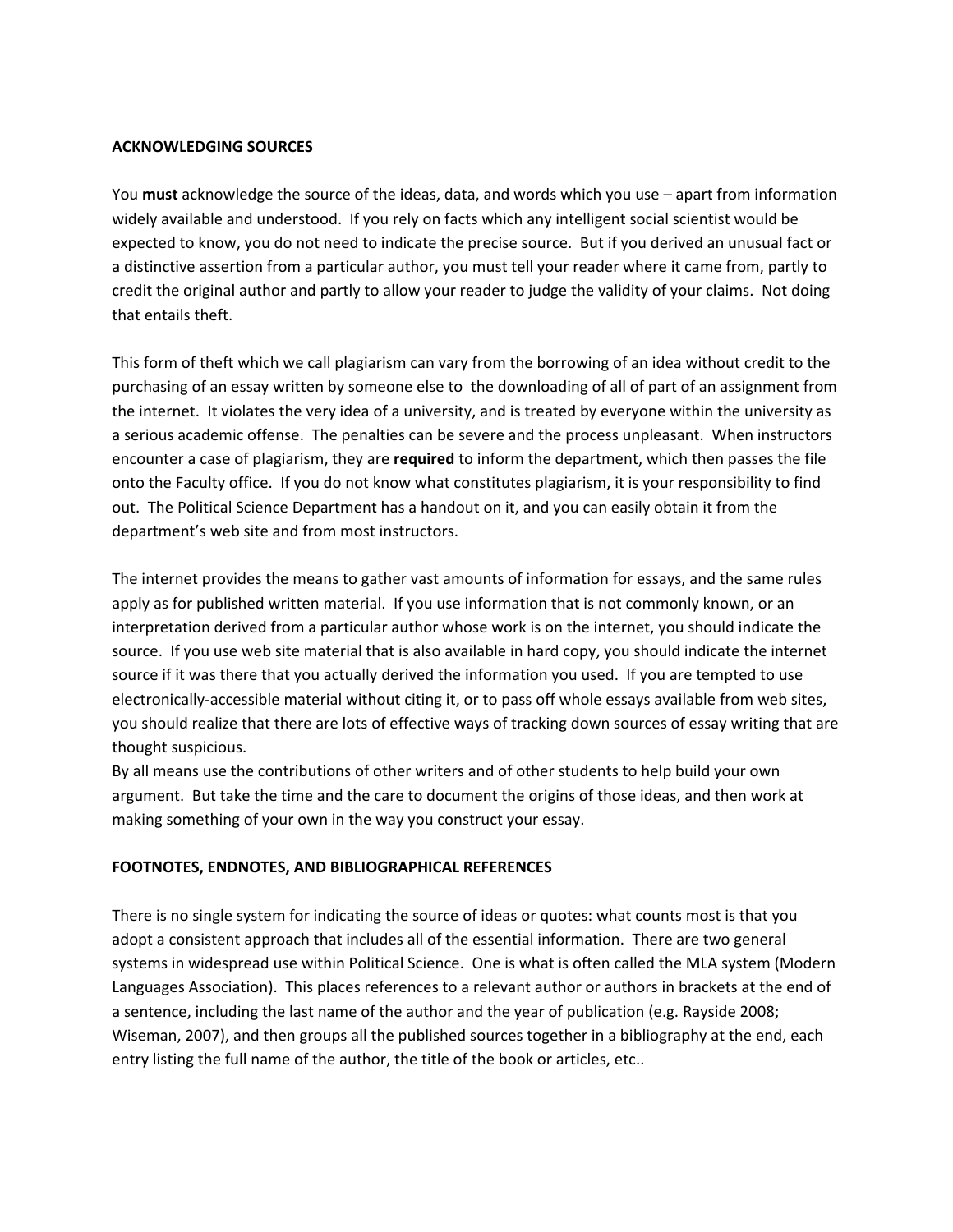Many social scientists use a referencing system based on footnotes (at the bottom of pages) or endnotes (at the end of a paper or article or chapter). The footnote/endnote number typically appears at the end of a sentence or quote. The actual note then provides the full details of where you got an idea or a quote, or the details on other relevant published sources. There are various formats available, and most readers will not care much which options you choose as long as you are consistent. What counts, as in the bibliography you use for the MLA style, is that you include the information most important for finding your sources or weighing their value – the name of the author, the title of the work, its location (if not a free standing book), and the place and date of publication.

Here is one approach to formatting publications:

for a book: Full name of author, Book Title and Sub-title (City of publication: Publisher, date). **for a journal article:** Full name of author, "Title of Article," Name of Journal volume or issue number (year of publication): page numbers.

**for an article in a book:** Name of article's author, "Title of Article," in Title of Book, edited by name of editor (City of publication: Publisher, date), page numbers.

**for an internet source:** Name of author (if available), "Title of Article," in Title of web page or whole web site, web site address, date on internet source or date the site was checked.

**for a newspaper or magazine article:** Full name of author, "Title of Article," Name of Newspaper or Magazine, date & year, page numbers

Most essays end with a bibliography listing the sources used in your research. Entries should be listed alphabetically, and like footnotes they should be single‐spaced (with double spacing between entries). Generally speaking, bibliographic entries begin with the last name of the author, though in other respects they can follow the same format as notes. (Here too there are various styles, but what counts most is that the information you provide is complete, and that the format you use is consistent.)

Whatever reference style you use, footnotes or endnotes can perform additional functions. They may provide additional material which is not absolutely essential to the argument of the essay and which would therefore clutter things up, and they may signal debates or disagreements in the literature you are dealing with.

## **MISCELLANEOUS**

A word on presentation. Double‐spacing with one‐inch margins is fairly standard, allowing some room for comments and corrections by the marker. Use an 11 or 12 point font, and a readable style. Don't fuss too much with stylish extras and fancy title pages, since they can be more distracting than attractive. And don't both with special covers or binding – they are a nuisance for readers and markers. A paper clip or a staple is just fine.

An essay should not be submitted for more than one course unless the explicit permission of the instructors has been obtained. It may sometimes be possible to write term work for two courses, and